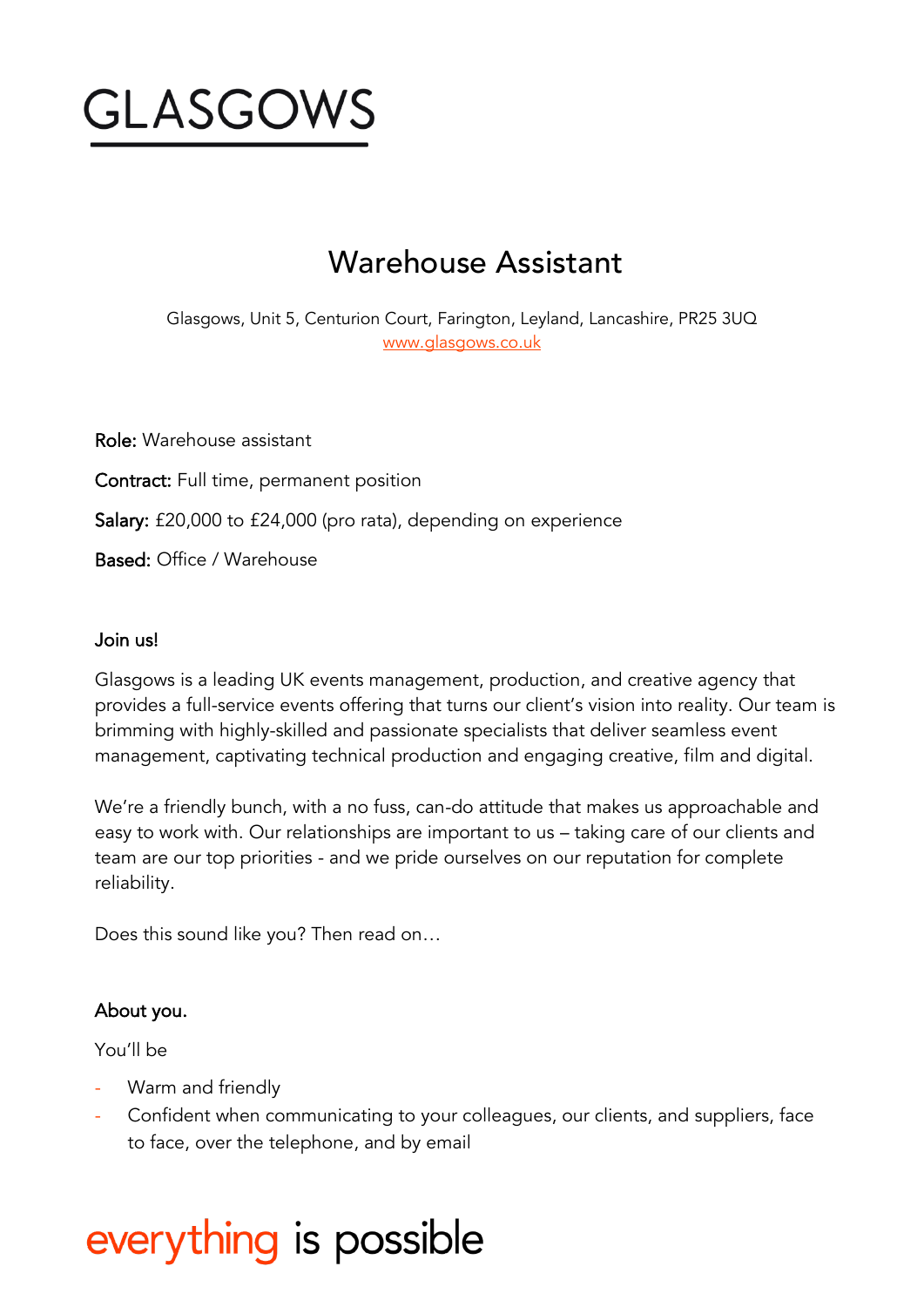Highly motivated, enthusiastic, and technically / practically minded

# You'll have

- Excellent organisational skills
- An ability to prioritise tasks to meet deadlines
- A pro-active attitude and above all a willingness to get involved and take on responsibility
- A keen interest in developing technical knowledge across AV disciplines and warehouse management

# The role: Warehouse Assistant.

This is an exciting opportunity for somebody wishing to enter the live events industry at ground level. You will be working directly under the supervision of the warehouse manager to fulfil a wide range of tasks to support the technical production and warehouse operations for the company.

As warehouse assistant you'll

- Undertake safe storage, processing and maintenance of company equipment in accordance with company standards and policies
- Ensure warehouse procedures are adhered to at all times
- Schedule service, maintenance and repair of equipment as necessary
- Keep the warehouse and its surrounding areas a clean and safe environment to work
- Book in and out hired vehicles to staff and freelancers
- Maintain stock levels for consumable items
- Undertake annual stock checks, ensuring they are completed accurately and on-time
- Keep PAT testing and other certifications up to date with company requirements and standards
- Book and manage courier deliveries
- Arrange parking for vans/trucks, booking congestion charges where applicable
- Participate in equipment prep/de-prep, loading and unloading
- Attend events to provide onsite delivery and setup of equipment
- Undertake the compilation and production of loading / picking lists as required
- Prepare set and graphic elements for projects, including re-covering set as per the requirements
- Administer the systems and procedures provided for the management and tracking of equipment and assets
- Provide support to the warehouse team

Ideally, you'll:

- Have a full, clean UK driving license, preferably